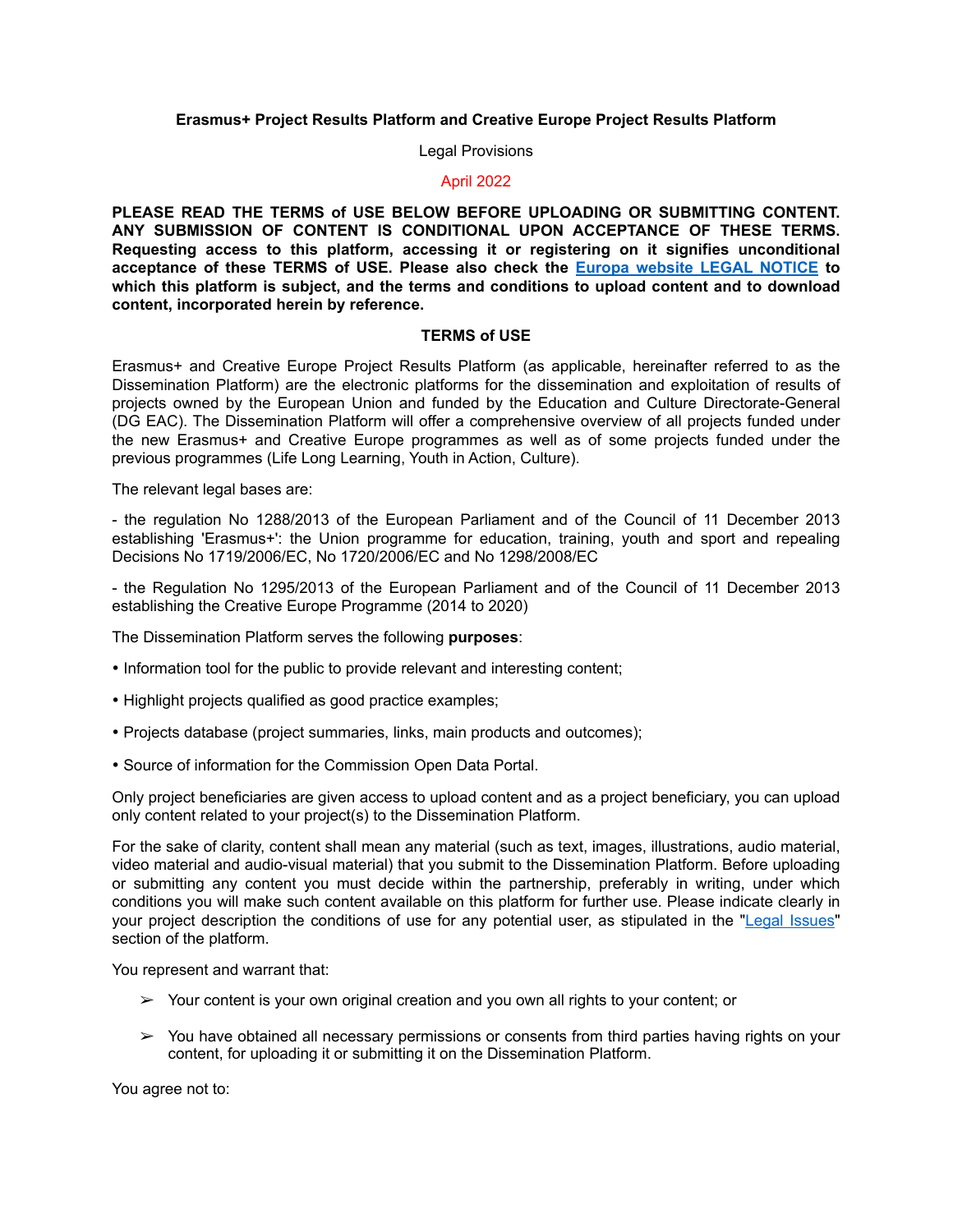perform any activity that could harm or violate the European Union's network performance and/or security, or upload files containing viruses or other malware that might damage the operation of another user's computer;

upload or link to any content which is or could be considered as defamatory, abusive, obscene, spam or spam-like, likely to offend, contains any other inappropriate or illegal content, personal information of others, risks infringing copyright or any other intellectual property or privacy rights , or otherwise violates any laws;

use the European Union emblem or otherwise use the official name and credentials of the European Union if it is likely to create confusion between the platform user and the European Union or the Council of Europe or if it is linked to aims or activities incompatible with the principles and objectives of the European Union. Further detailed information on the EU emblem can be found on [the European](https://ec.europa.eu/info/resources-partners/european-commission-visual-identity_en) [Commission web site](https://ec.europa.eu/info/resources-partners/european-commission-visual-identity_en).

The European Union is not responsible for any uploaded or submitted content. Such content expresses the views of its author(s) only. The European Union reserves the rights to delete, move, re-format or edit your content without prior notice and explanation. Requests for your content to be removed or modified will be undertaken only at the European Union's discretion, as the platform's administrator.

Your Content may be reviewed by staff members. Do not submit any content that you consider to be private or confidential. Please remember that the objective of the Dissemination Platform is to make results accessible, to further disseminate and share outcomes of projects with other educational and cultural stakeholders. Once your content is posted you will not necessarily have the right to access, archive, maintain or otherwise use of your content within the platform.

You agree to defend, indemnify and hold harmless the European Union and its staff from and against any and all claims, suits or proceedings arising from your violation of any third party right (including without limitation any copyright, property, or privacy right) or from any breach by you of any provision of these TERMS of USE. The present clause will apply not withstanding any change of the TERMS of USE.

The European Union may change these TERMS of USE at any time without prior notice, and when doing so, it will bring it to your attention at the moment when you will upload or submit content. You will have the right to reject the amended TERMS of USE and terminate your account. Continued use of this website will be considered as tacit and implicit acceptance of the amended TERMS of USE.

## [Data protection](https://ec.europa.eu/info/privacy-policy_en)

The European Commission is committed to user privacy. The policy on protection of individuals with regard to the processing of personal data by the European Union institutions is based on the [Regulation](https://eur-lex.europa.eu/legal-content/EN/TXT/?uri=CELEX:32018R1725) [\(EU\) 2018/1725](https://eur-lex.europa.eu/legal-content/EN/TXT/?uri=CELEX:32018R1725) on the protection of personal data by the EU institutions, bodies, offices and agencies.

This policy covers all the European Commission's websites within the ec.europa.eu domain. Although you can browse through most of these websites without giving any personal information, in some cases information is required in order to provide the e-services you request. "Specific Privacy Statement" in the [Legal Issues](https://ec.europa.eu/programmes/erasmus-plus/projects/legal-issues_en) section.

In this respect:

• For each specific e-service, a controller determines the purposes and means of the processing of personal data and ensures conformity of the specific e-service with the privacy policy;

• Within each Institution, a Data Protection Officer ensures that the provisions of the Regulation are applied and advises controllers on fulfilling their obligations;

• For all the Institutions, the [European Data Protection Supervisor](https://edps.europa.eu/data-protection/data-protection/legislation_en#:~:text=The%2520European%2520Commission%2520adopted%2520the,the%2520European%2520Data%2520Protection%2520Supervisor.) will act as an independent supervisory authority.